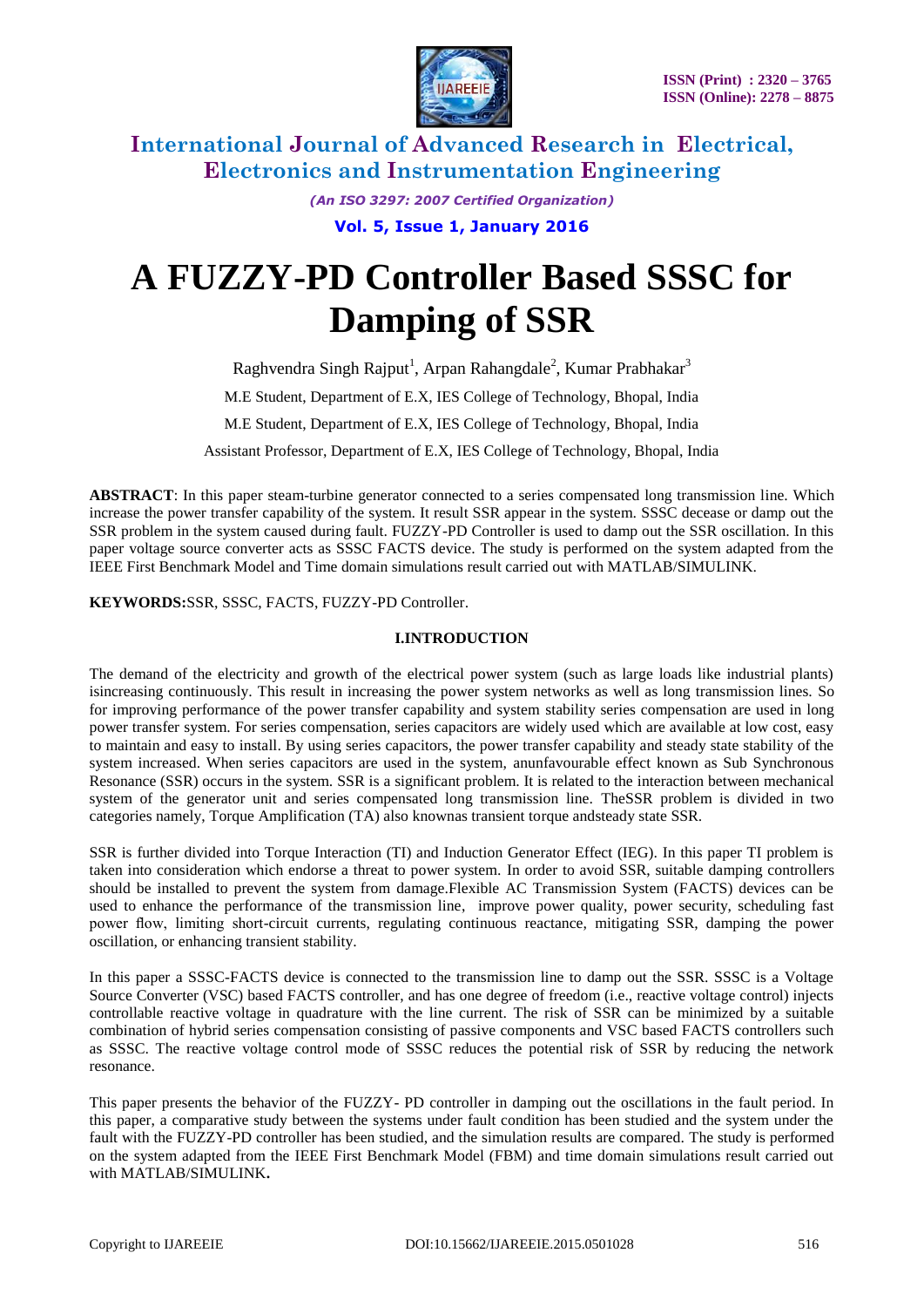

*(An ISO 3297: 2007 Certified Organization)*

### **Vol. 5, Issue 1, January 2016**

#### **II. ANALYSIS SYSTEM MODEL AND ASSUMPTION**

This system is an IEEE FBM, used to study sub-synchronous resonance. The single line diagram of the power system network connected with the SSSC. The system has a synchronous generator connected to an infinite bus having two transmission lines in parallel. In the considered study system one of the transmission lines is compensated by a series capacitor.



Fig. 1. Single Line Diagram of IEEE FBM Along with SSSC

A 600 MVA turbine-generator is connected to an infinite bus, with the rated line voltage of 500KV, while the rated frequency is 60Hz. The mechanical power generating system consists of one Low Pressure Turbine (LP), High Pressure Turbine (HP), Generator (G), and an Exciter system (EX). All the masses are mechanically connected to each other by elastic shaft.

The analysis is carried out by considering the following assumptions and initial operating condition.

(a) The mechanical input power to the turbine is made constant.

(b) The generator supplies power  $(P_g)$  of 0 p.u. to the transmission line.

(c) The total series compensation is kept at 0.76 p.u. The study is carried out for the following cases

Case-1: With SSSC

Case-2: Without SSSC

In Case-1, hybrid compensation is used wherein 0.25 p.u. of series compensation is met by SSSC ( $X_{sssc} = V_R/I$ ) and the remaining compensation is provided by fixed capacitor  $X_c = X_{c2} = 0.51$  p.u.

In Case-2, fixed capacitor alone is used for the series compensation with  $X_c = X_{c1} = 0.76$  p.u. To validate theeffectiveness of SSSC under severe fault, a three-phase to ground fault applied at generator terminal at 0.022 sec. and cleared after 0.039 sec.

### **III. STATIC SYNCHRONOUS SERIES COMPENSATOR**

Static synchronous series compensator (SSSC) is series connected compensator facts device. SSSC is a modern power quality FACTS device that employs a VSC connected in series to a transmission line through a transformer. The SSSC operates like a controllable series capacitor and series inductor. The primary difference is that its injected voltage is not related to the line intensity and can be managed independently.

The principle of SSR mitigation using the traditional control is to replace the fundamental frequency voltage created by inserted fixed capacitor banks by injecting a similar voltage that has been generated by the SSSC. The capacitive reactance from the capacitor bank is reduced, the electric resonance of the system become shifted, thus nullifying the risk of SSR.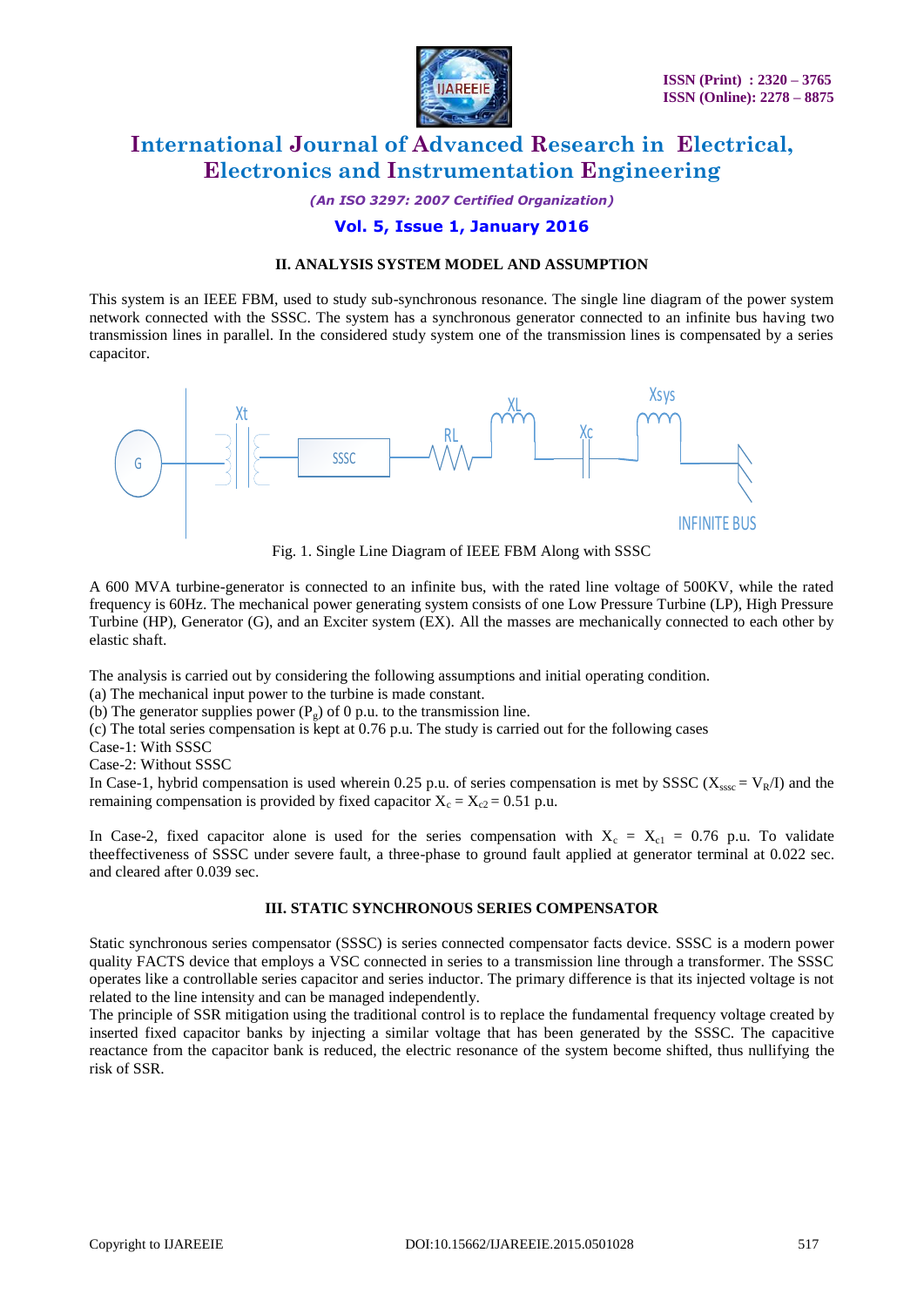

*(An ISO 3297: 2007 Certified Organization)*

### **Vol. 5, Issue 1, January 2016**



Fig.2. Single Line Diagram ofSSSC

This feature allows the SSSC to work satisfactorily with high loads as well as with lower loads. The SSSC provides fast control and is inherently neutral to SSR.SSSC is capable to change its reactance characteristic from capacitive to inductive . In all FACTS devices, SSSC play important role in reactive power compensation and voltage support because of its operating characteristics and steady state performance. Benefits of using SSSC, eliminate bulky passive components such as capacitors and reactors and symmetric capability in both inductive and capacitive operating modes.

#### **IV. FUZZY- PD CONTROLLER**

PD controller with the FLC is proposed. Since human knowledge is used for designing fuzzy controllers, there are many ways to design FLCs. here, to design a firing angle controller, a simple fuzzy PD controller is used, and it is implemented by the Fuzzy Inference System toolbox in MATLAB/SIMULINK software.



Fig.3. FUZZY- PD Controller

The firing angle is obtained by limiting the output of the FUZZY PD controller in capacitive mode, while the input limiters put the variables in the normalized range. The schematic of the FUZZY PD is shown in Figure.The value give to PD Controller is

 $P = 0.5$ , and  $D = 20$ .

Compensator formula for PD controller is

$$
P + D \frac{N}{1 + N\frac{1}{s}}
$$

Benefits of PD controller:-

(1) Derivative part in PD controller, it improves overshoot and the transient stability of the control system.

(2) It reduces the time constant of the system and makes the system faster.

(3) It has no effect on the steady state error.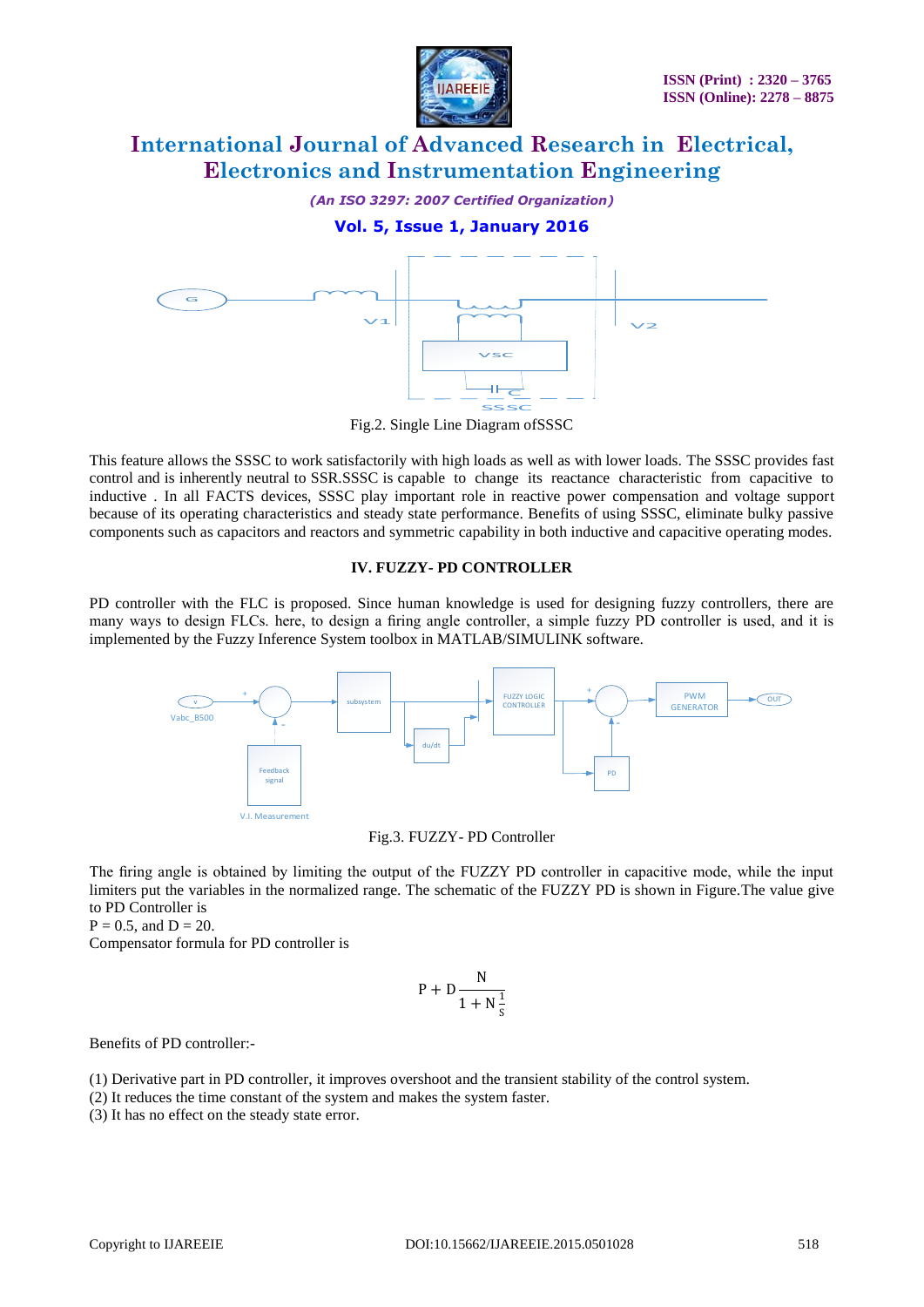

*(An ISO 3297: 2007 Certified Organization)*

### **Vol. 5, Issue 1, January 2016**

#### **V. DESIGN OF FUZZY LOGIC CONTROLLER**

During the past years, the FLC is one of the best methods to control of power system characteristics compared with classical methods. It is easy to be implemented in a large-scale nonlinear dynamic system and not so sensitive to the system models, parameters and operation conditions. The FLC performance is based on its capability to simulate many functions at its same time process and output results of the FLC is noticeably thorough.



Fig.4.Control Process of FLC

Fig.4 shows schematic of the FLC which is used for improving capability of the SSR damping by the SSSC. The basic formation of a fuzzy controller is contained of four parts Fuzzification Block, Fuzzy Knowledge Based Block, Fuzzy Inference Engine and Defuzzification Block.

In this paper, the inputs and output are normalized for the base values defined for the system. The rule and number of the membership functions explaining the fuzzy value of controller for the inputs and output are described off-line. Standard triangular membership functions were employed for the inputs and output fuzzy sets of the FLC.In input dw, voltage is given as input signal and in input da, the derivative of voltage is given as input signal. The designed membership functions for: dw and da as inputs and du as output are shown in Fig.5



Fig.5. Input and Output Fuzzy Membership Function

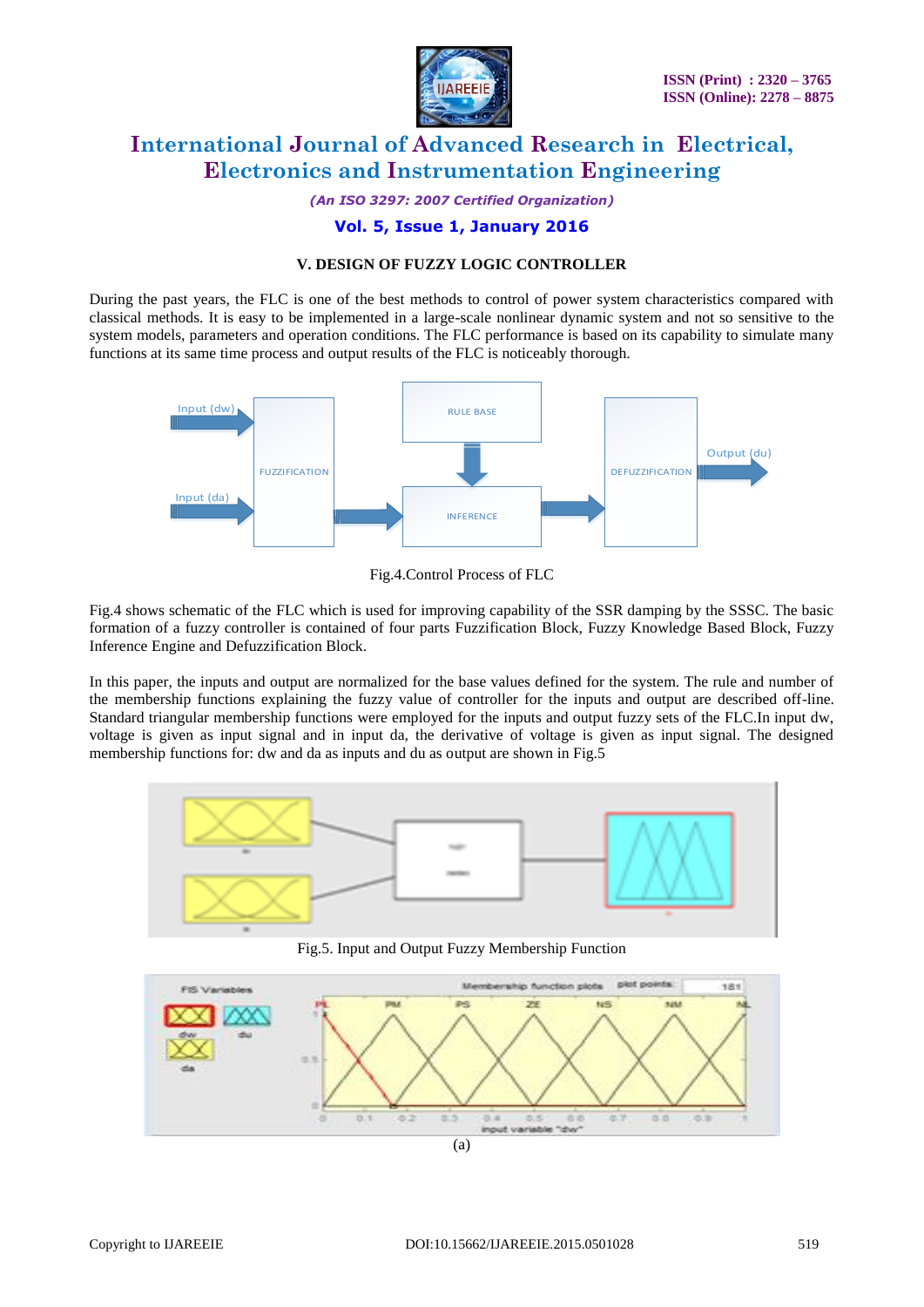

*(An ISO 3297: 2007 Certified Organization)*

### **Vol. 5, Issue 1, January 2016**



Fig.6. (a, b) Membership Function for Error Input and (c) is Output Membership Function

The rule based system play an important role in the designing of controller.The waveform has been split into various parts depending on the sign of error and change in error. The control rules of the fuzzy controllers are showed by set of heuristically selected fuzzy rules. There are 49 rules [7\*7]. The fuzzy sets have been determined as: NL (Negative Large), NM (Negative Medium), NS (Negative Small) and ZE (Zero), PS (Positive small), PM (positive medium), PL (positive large) respectively. The rule base with two proposed input is shown as Table.

Table. I

| Table. I                         |           |           |           |           |           |           |           |
|----------------------------------|-----------|-----------|-----------|-----------|-----------|-----------|-----------|
| $\mathcal{A}^{\mathbf{w}}$<br>da | PL        | <b>PM</b> | PS        | ZΕ        | <b>NS</b> | <b>NM</b> | NL        |
| PL                               | PL        | PL        | PL        | PL        | <b>PS</b> | <b>PS</b> | ZE        |
| <b>PM</b>                        | PL        | PL        | PL        | <b>PS</b> | PS        | ZE        | <b>NS</b> |
| <b>PS</b>                        | PL        | PL        | PS        | <b>PS</b> | ZΕ        | <b>NS</b> | <b>NS</b> |
| ${\rm ZE}$                       | PL        | PL        | PS        | ZΕ        | <b>NS</b> | <b>NS</b> | $\rm NL$  |
| <b>NS</b>                        | <b>NS</b> | <b>PS</b> | ZΕ        | <b>NS</b> | <b>NS</b> | NL        | NL        |
| $\rm{NM}$                        | <b>PS</b> | ZE        | <b>NS</b> | <b>NS</b> | NL        | NL        | $\rm NL$  |
| $\rm NL$                         | ZΕ        | <b>NS</b> | <b>NS</b> | NL        | NL        | NL        | <b>NL</b> |

#### **VI. SIMULATION RESULTS**

The Torsional Oscillations of the given system are the major SSR interaction when a steam turbine-generator is connected to a series compensated transmission line. Without FACTS controllers SSSC the system become more unstable at different levels of series compensation.The simulation model for IEEE FBM is shown in Fig.8 and simulation carried out on MATLAB/SIMULINK. Time domain simulation for three phase fault at infinite bus is observed. Initial fault duration for three phase fault is 0.022 to 0.039 sec. The simulation results for without SSSC and with SSSC are analyzed.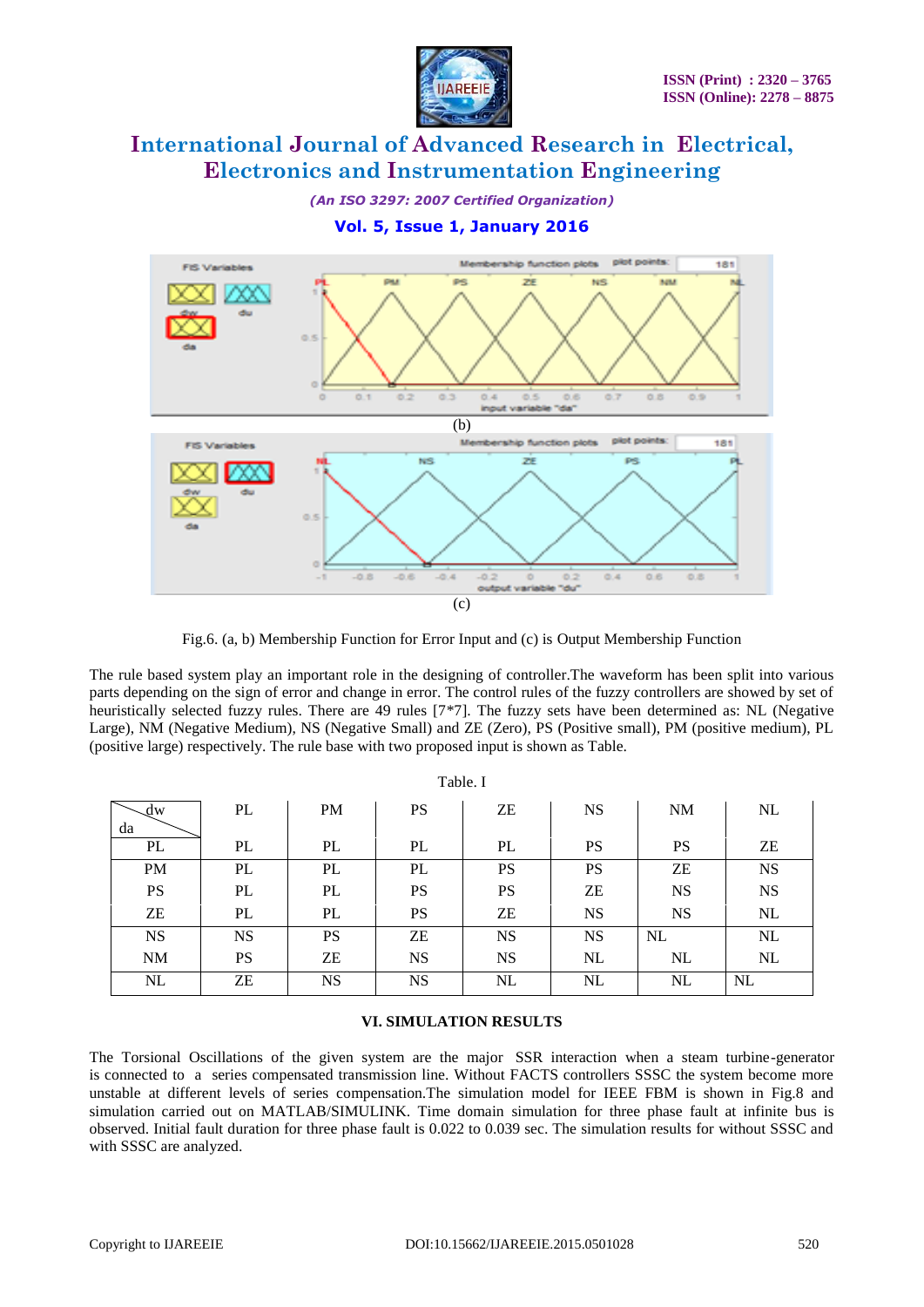

*(An ISO 3297: 2007 Certified Organization)*

### **Vol. 5, Issue 1, January 2016**



Fig. 7. Simulated System Model of IEEE FBM with SSSC Controller



Fig. 8. Active Power

In fig.8,the generator active power is compensated by FUZZY-PD controller and settling time with SSSC is 0.3 sec. and without SSSC is beyond 0.5 sec.



Fig. 9. Reactive Power

In fig.9, the generator reactive poweris compensated by FUZZY-PD controllerand settling time with SSSC is 0.477 sec. and without SSSC the settling time is beyond 0.5 sec.



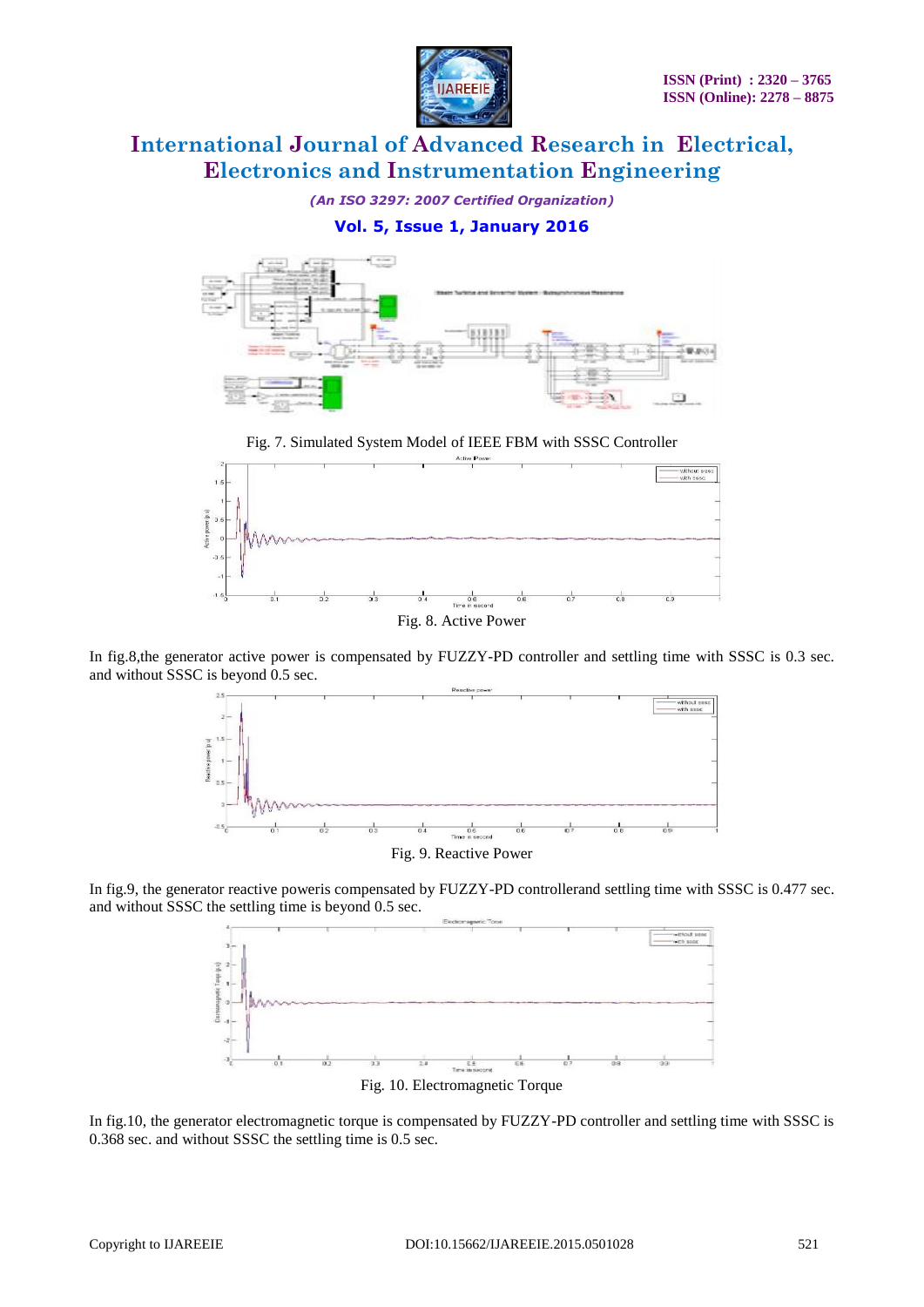

*(An ISO 3297: 2007 Certified Organization)*

## **Vol. 5, Issue 1, January 2016**



Fig. 11. Rotor Speed

In fig.11, the generator rotor speedis compensated by FUZZY-PD controller and settling time with SSSC is 21 sec. and without SSSC the settling time is beyond 24 sec.



Fig. 12. Rotor Speed Deviation

In fig.12, the generator rotor speed deviation consists of resonance of torsional modes. So if the rotor speed deviation is controlled, then in parallel the resonance is also controlled or compensated.



Fig. 13. Rotor Angle Deviation

In fig.13, the generator rotor angle deviation with SSSC, the settling time is 20 sec and in without SSSC the settling time is beyond 24 sec.Fig 8, 9, 10, 11, 12, 13, shows theactive power, reactive power,electromagnetic torque,rotor speed, rotor speed deviation, rotor angle deviation, respectively.

#### **VII. CONCLUSION**

In this paper, SSR effect is studied using IEEE FBM and we have presented the analysis and simulation of series compensated system with FUZZY PD Controller. Which damp out the effect of SSR using SSSC in system. The effect of two systems with FACTS device and without FACTS device SSSCis compared. Time domain simulations using the nonlinear system model are carried out to study. The analyzed results shows that the proposed SSSC based FUZZY-PD controller can effectively stabilizes the common mode torsional oscillations and system will be protected.